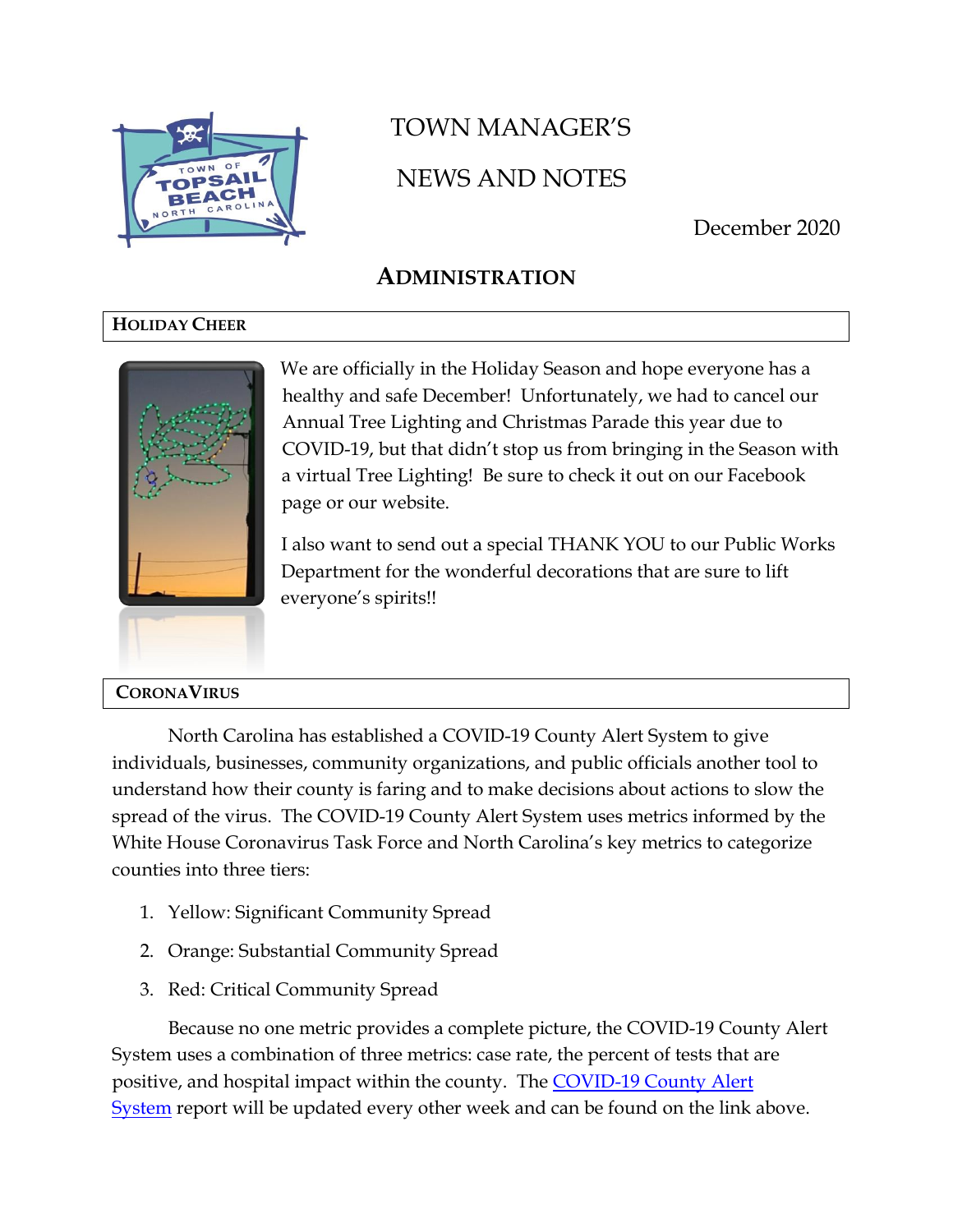#### **BEACH PROJECT**



The dredge *Borinquen* has arrived in Topsail Creek and started placing sand on the beach on December 1<sup>st.</sup> The sand is being placed on the beach south of the Drum Avenue access to start the project. Once that work is complete, the pipes will be relocated, and the beach nourishment process will move north. Periodically the *Borinquen* will move and pumping activity will stop for a

short period of time,

but that doesn't mean work isn't ongoing.

Please remember that these are work zones and can be dangerous. The Town of Topsail Beach and Weeks Marine are taking every precaution to keep the work zone safe, but there will be heavy equipment and fast-moving water in these areas. **For your safety and the safety of the workers, please avoid any designated work areas**.



Be sure to visit our website for updates on the progress of our Dredging and Beach Nourishment Project! Look for the icon on the main page to see photos, videos, and detailed information on the project. Be sure to visit us on Facebook as well.

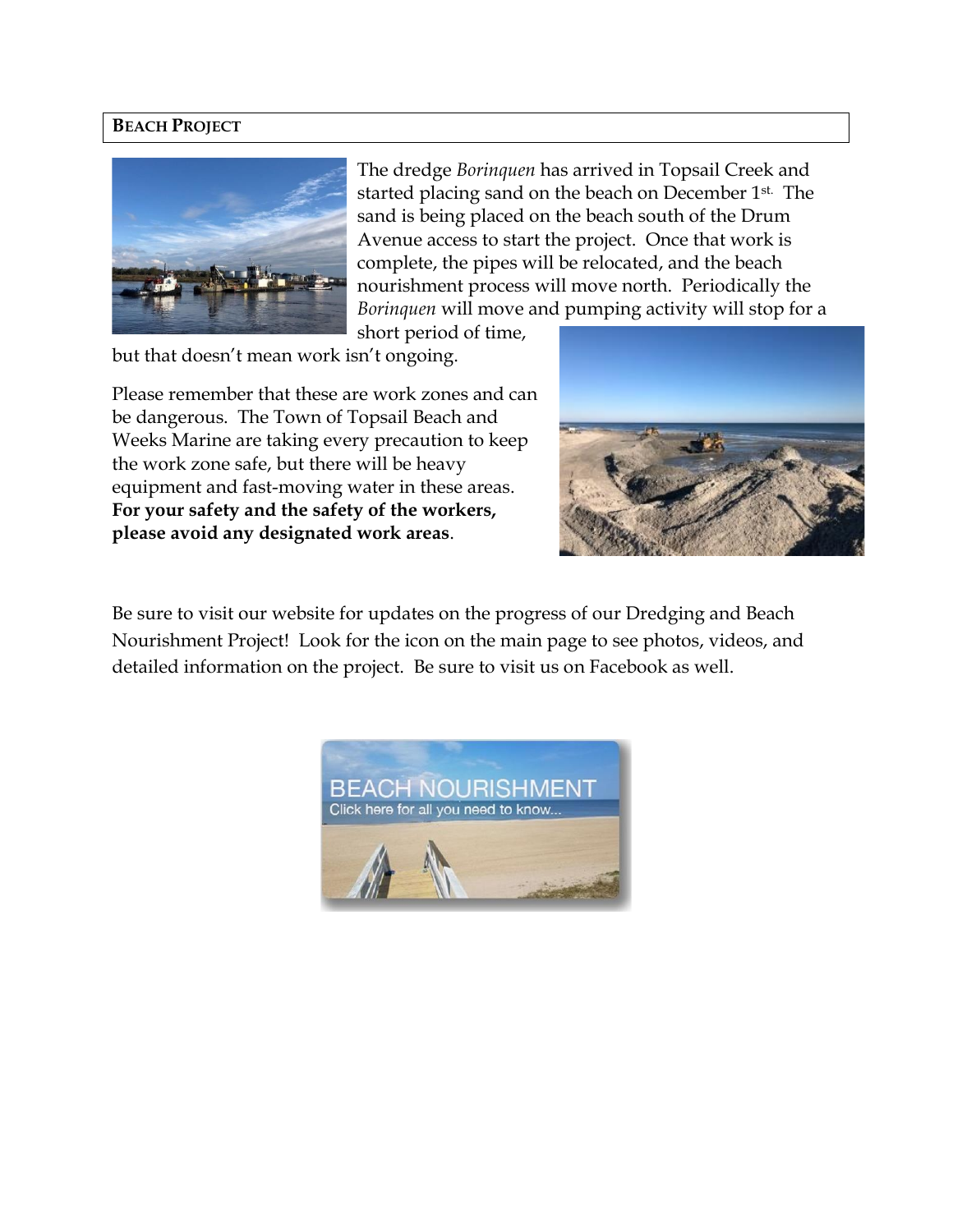## **POLICE**

#### **EMPLOYEE UPDATE**



Congratulations to Amanda Greene on her promotion to Detective. Amanda has been with the Topsail Beach Police Department since March 2019 and has proven to be an excellent officer and an asset to the Town and the Department. We know she will do an excellent job for the Town, our residents, and our businesses!

#### **ACTIVITY LOG EVENT SUMMARY**

| <b>ARREST MADE</b>                | $\bf{0}$     | 3<br><b>ASSIST TO FIRE/RESCUE</b>         |              |
|-----------------------------------|--------------|-------------------------------------------|--------------|
| <b>ALARM CALL</b>                 |              | <b>CALL FOR SERVICE</b>                   | 14           |
| <b>ASSAULT</b>                    | 0            | <b>BEACH PATROL</b>                       |              |
| <b>BOAT RELATED CALL</b>          | 0            | <b>BEACH WHEELCHAIR</b><br>$\overline{2}$ |              |
| <b>CIVIL CITATION</b>             |              | <b>DEATH</b>                              |              |
| <b>DISTURBANCE CALL</b>           | $\mathbf{0}$ | <b>DOG RELATED CALL</b>                   | 1            |
| <b>LARCENY REPORT/B&amp;E</b>     | 5            | <b>LOST &amp; FOUND PROPERTY</b>          | $\mathbf{1}$ |
| <b>MESSAGE DELIVERED</b>          | 0            | <b>MISSING PERSON</b>                     |              |
| <b>OPEN DOOR FOUND</b>            |              | PARKING COMPLAINT                         | 5            |
| PROPERTY DAMAGE                   | 0            | <b>SURFING VIOLATION</b>                  |              |
| <b>SCHOOL ATTENDED</b>            | $\mathbf{0}$ | <b>SECURITY/BUSINESS CHECK</b>            | 155          |
| <b>SPECIAL WORK</b>               | 51           | <b>STATE CITATION ISSUED</b>              |              |
| <b>SUSPICIOUS PERSON</b>          | 2            | <b>SUSPICIOUS / UNLOCKED VEHICLE</b><br>8 |              |
| <b>TRAFFIC ACCIDENT</b>           | 0            | <b>TRESPASS CALL</b>                      | 3            |
| <b>TOPSAIL ASSISTED SURF CITY</b> |              | <b>WARNING CITATION ISSUED</b>            | 26           |

#### **NOVEMBER 2020**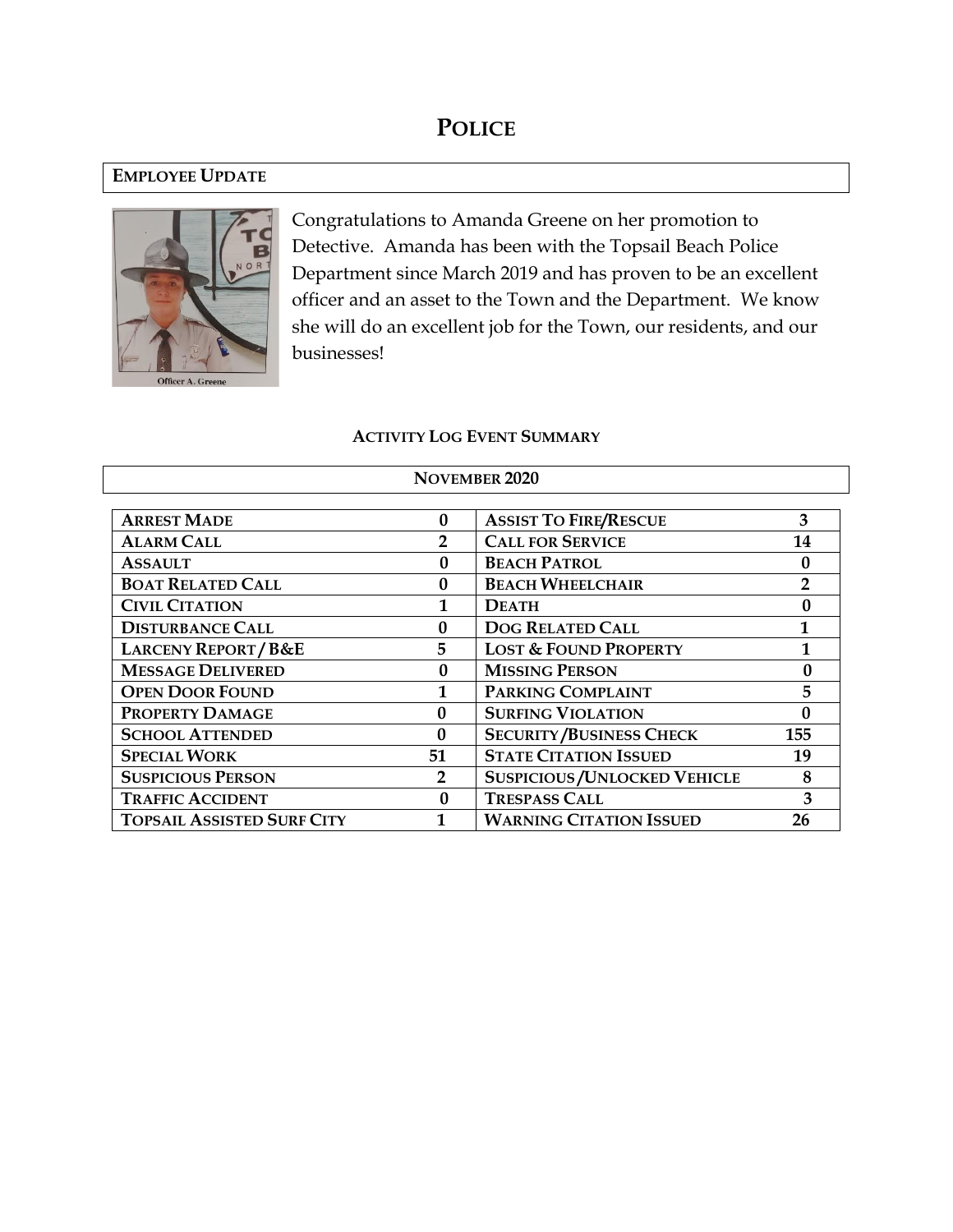

**FIRE**

## **HOLIDAY SAFETY TIPS**



We want everyone to have a safe and happy Holiday, so here are some helpful hints to keep the Grinch away!

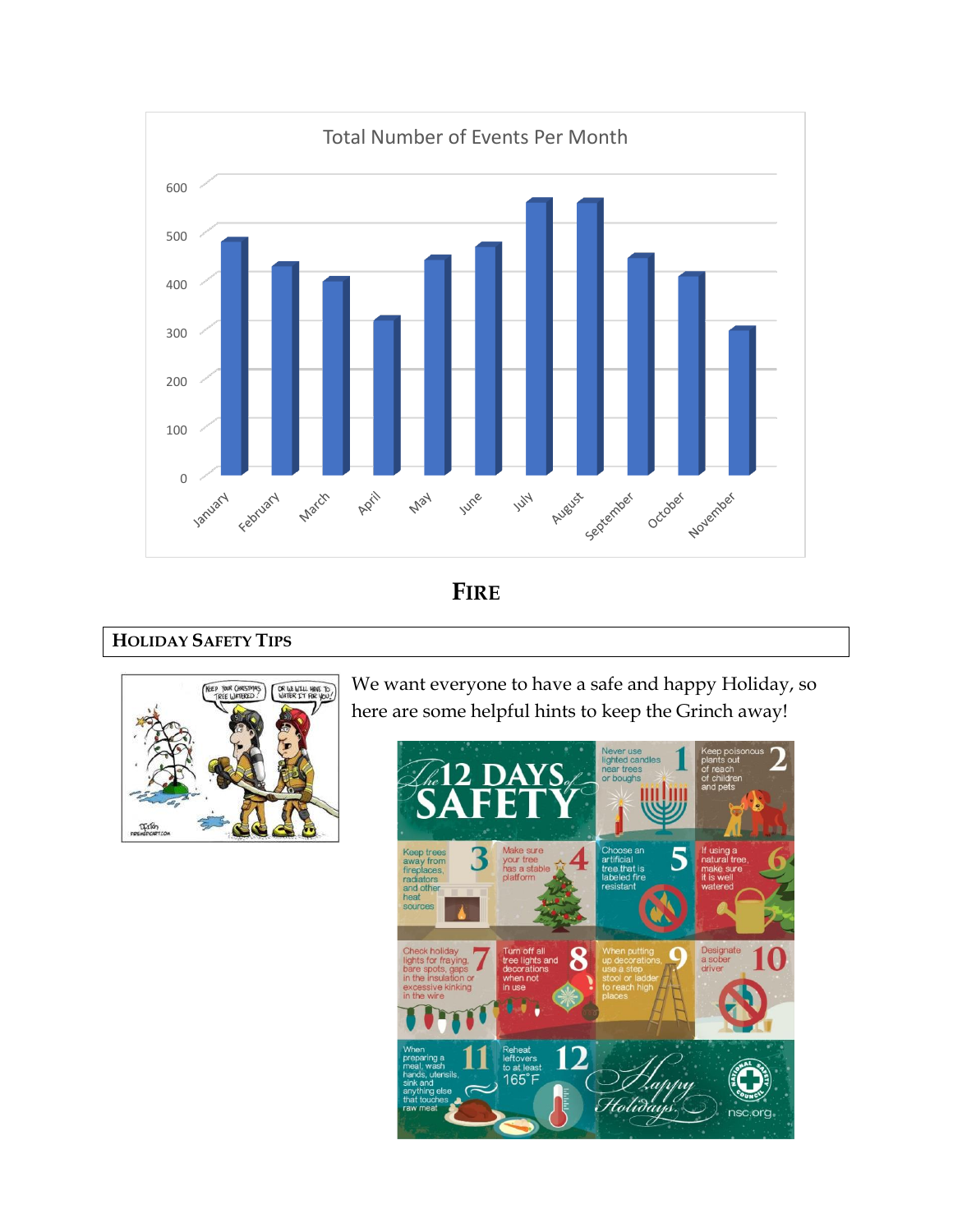## **PUBLIC WORKS**

## **WATER USAGE**

Below is a look at the average daily water usage for November 2020, and a comparison of the data to 2019. This November the distribution for the water system was a total of 4,361,060 gallons of water for an average of 140,679 gallons a day, an increase of 17,337 gpd over the same period last year (123,342 gpd).



# **COMMUNITY DEVELOPMENT**

## **PLANNING AND ZONING**

The Planning Board met on November 18, 2020 with the following actions taken:

1. Discussed the new FEMA building regulations, upcoming tentative adoption of the revised Pender County Flood Maps and the need for revision and adoption of updated Flood Damage Prevention Ordinance. Reviewed the 2020 NC State Flood Damage Prevention Model. Directed Town Planner to make formal presentation at the next meeting outlining significant changes.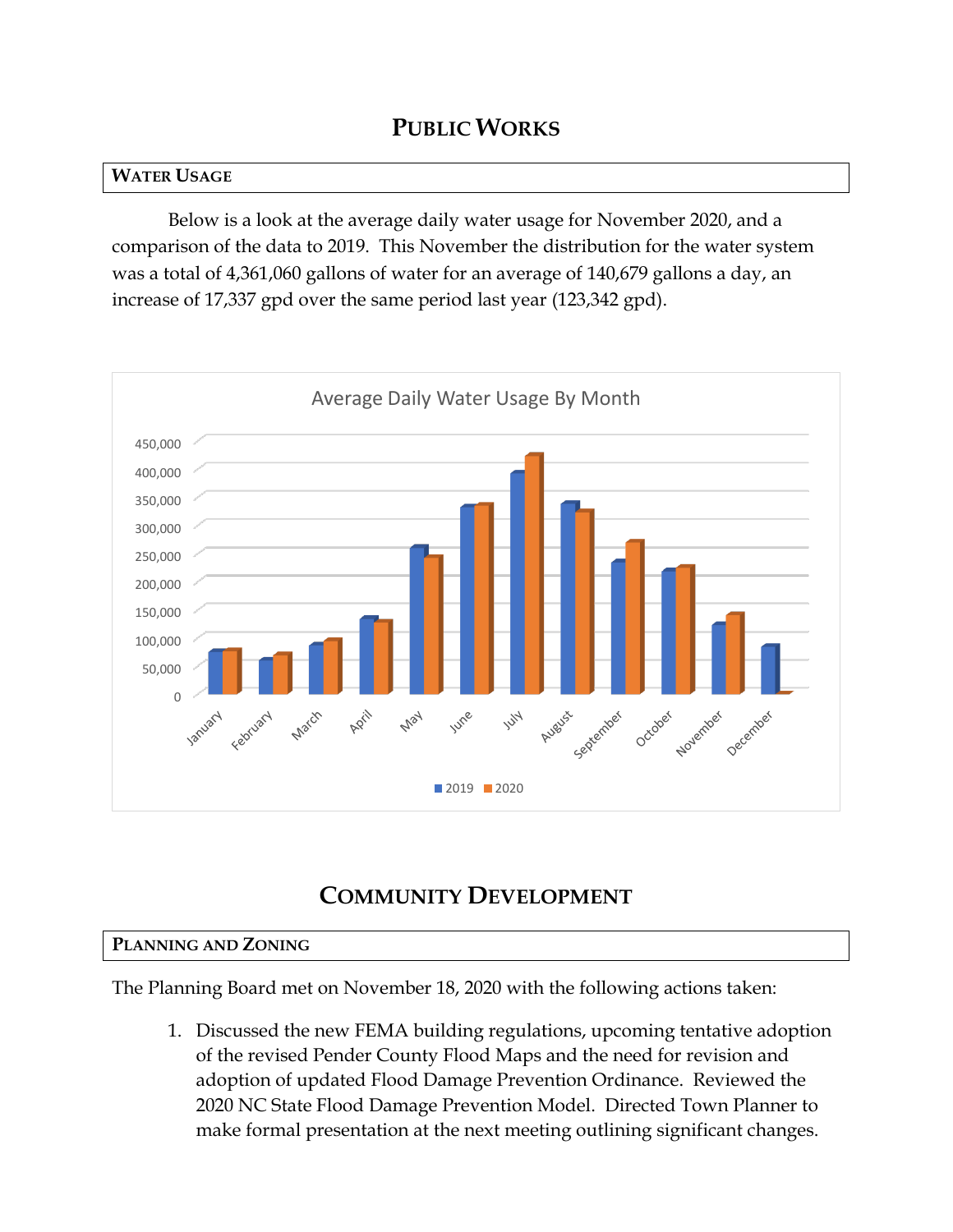2. Discussed the recent zoning issue in Carolina Beach concerning floating (live aboard) structures in private marinas and directed Town Planner to review the Town's existing ordinance for need to address this issue.

#### **PARKS AND RECREATION**

The Parks and Recreation Advisory Board met on November 18, 2020 with the following actions taken:

1. Reviewed the engineering report prepared by Michael Gallant, PE, regarding the Bike/Ped Plan options. Discussed cost analysis and requested additional information to be added to the report to include all options contained within the plan.

**BUILDING PERMIT SUMMARY**

A total of 17 permits were issued at a valuation of \$680,159.00 with one new single-family construction and two residential alterations/additions.

| PERMIT DESCRIPTION               | <b>NUMBER</b> | <b>VALUATION</b> | <b>PERMIT FEE</b> |
|----------------------------------|---------------|------------------|-------------------|
| Docks/Decks/Seawalls/AC          | 3             | \$42,400.00      | \$430.00          |
| <b>Electrical Repair</b>         |               | \$500.00         | \$55.00           |
| Elevator/Cargo Lift              |               | \$500.00         | \$55.00           |
| Fencing                          |               | \$2,100.00       | \$30.00           |
| Land Disturbance                 | 1             | \$7,600.00       | \$30.00           |
| <b>Mechanical Repairs</b>        | 5             | \$37,309.00      | \$275.00          |
| Misc. Building Repair            | 1             | \$4,750.00       | \$80.00           |
| <b>Residential Addition</b>      |               | \$65,000.00      | \$450.00          |
| <b>Residential Alteration</b>    |               | \$25,000         | \$190.00          |
| <b>Residential Single Family</b> |               | \$490,000        | \$4,288.80        |
| Septic Install / Repair          |               | \$5,000.00       | \$30.00           |
|                                  | 17            | \$680,159.00     | \$5,913.80        |

# **NOVEMBER 2020 BUILDING PERMITS**